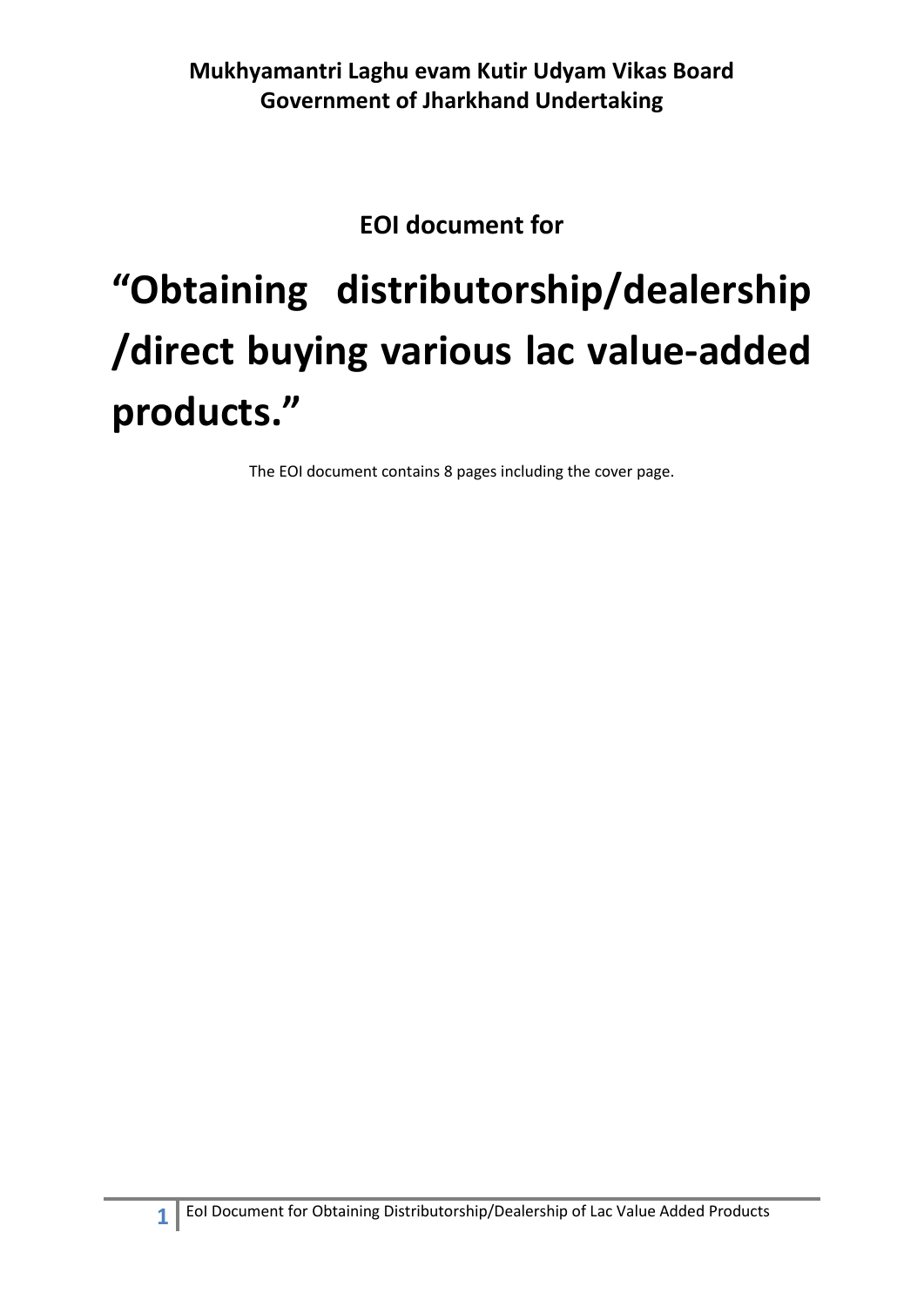Ref. No. 228 2018

**Mukhyamantri Laghu evam Kutir Udyam Vikas Board, Ranchi, Jharkhand, invites Expression of Interest from agencies/firms/companies/NGOs/individuals/export houses/end users/start ups for obtaining distributorship/dealership/direct buying of various lac value-added products.**

- 1. Distributorship/dealership/buying of **Lac Value Added Products** that are being currently produced at Sidrol Lac Factory, Namkum, Ranchi and other manufacturing units.
- 2. Processing Only Processing of raw lac as per the need and want of buyers (Raw material to be procured and transferred to the processing facility by the buyer at their own expense)

| SI. No. | <b>Description of Lac Value Added Products</b> | <b>Production Capacity per month</b><br>in Metric Tonnes (approx.) |
|---------|------------------------------------------------|--------------------------------------------------------------------|
| 01      | Seed Lac                                       | 75                                                                 |
| 02      | <b>Button Lac</b>                              | 7.5                                                                |
| 03      | Sealing Wax                                    | 2.5                                                                |
| 04      | <b>Bleached Shellac Cake</b>                   | 25                                                                 |
| 05      | Gasket Sealant                                 | 5                                                                  |
| 06      | Handmade Shellac                               | 10                                                                 |
| 07      | Aleuritic Acid                                 | 0.5                                                                |
| 08      | Lac Dye                                        | 2500 ltr                                                           |

The factory has the capacity to produce the following Lac based Value Added Products:

The Board ensures the following:

- Timely delivery and a fair price mechanism through forward contract in lots of value added products as per existing market rate of raw lac.
- Quality through its Quality Partner ICAR-IINRG (Indian Institute of Natural Resins and Gums)

For application format, agreement format and other terms and conditions the website: [www.jharkhandindustry.gov.in](http://www.jharkhandindustry.gov.in/) may be visited.

The Board reserves the right to withdraw/amend the EoI without any notice. Jurisdiction for any dispute arising out of the EoI shall be at Ranchi.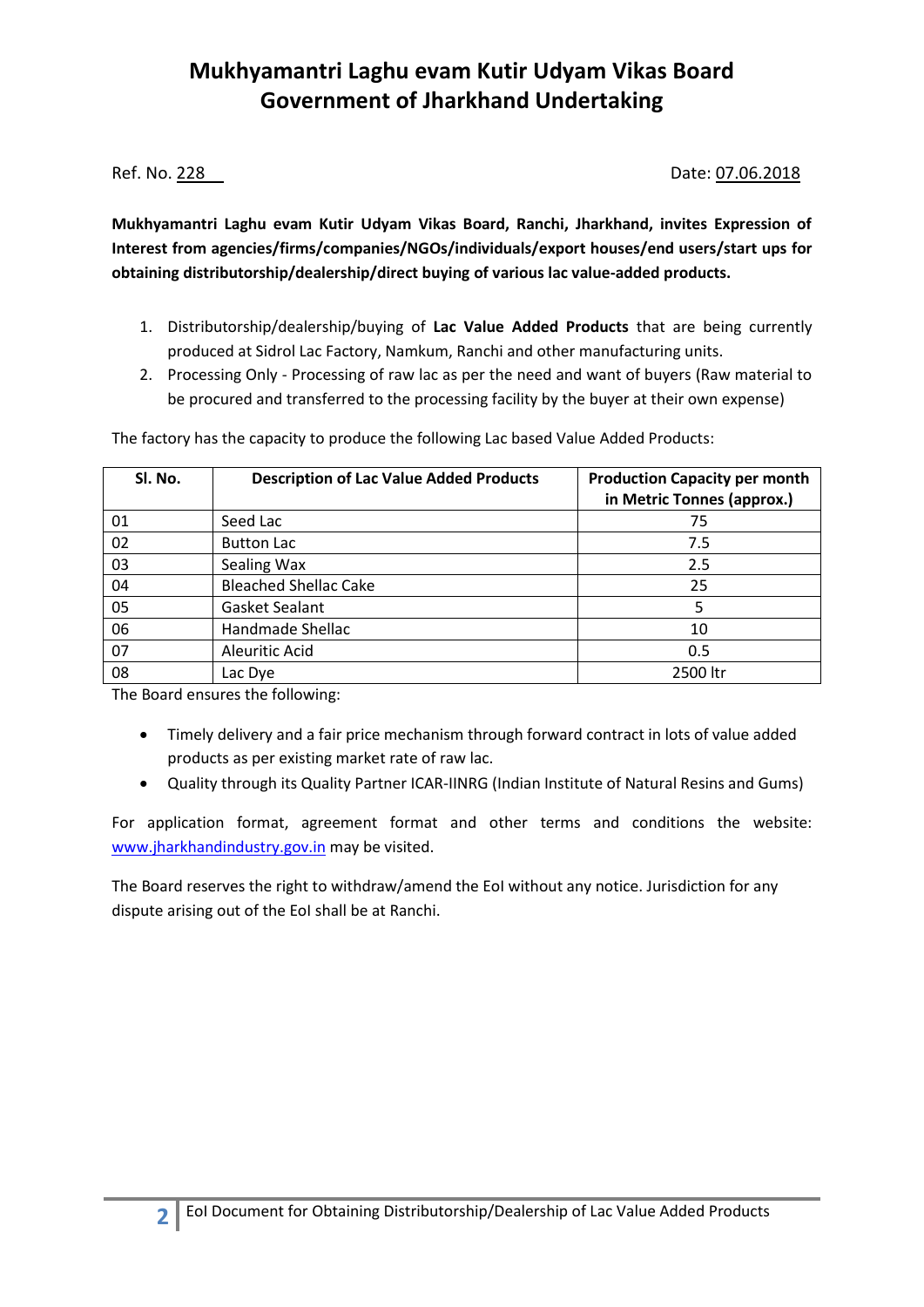### **A. Background**

#### **Vision & Mission:**

Mukhyamantri Laghu evam Kutir Udyam Vikas Board has been incorporated to work in the fields of rural and urban entrepreneurship in tandem with mission and vision of India 2022 to eradicate poverty and doubling the income of tribal farmers, through strengthening of rural based economies of Jharkhand by area resource specific, technical interventions, infrastructure development, capacity building, marketing linkups and promotion, credit linkage and hand holding.

#### **Objectives:**

- Promotion of Lac based enterprises
- Promotion of Tasar based enterprises
- Promotion of Handicraft based enterprises
- Promotion of Small and Cottage enterprises based on Non Timber Forest Produce (N.T.F.P.)/Minor Forest Produce, Agro based Food Processing etc.

#### **About Us:**

Mukhyamantri Laghu avam Kutir Udyam Vikas Board has been recently constituted under the Societies Registration Act 1860.

The Board has widespread reach to each and every village of Jharkhand, through 30,000 village coordinators, 260 Block Coordinators, 24 District Coordinators, 4 Deputy Directors and 1 Chief Executive Officer.

The Board in order to achieve its objectives forms Udyami Mandals (Producer Groups) for manufacturing of value added products and facilitates them with forward marketing linkages for sustainable livelihood.

#### **B. Business Model:**

To achieve its objectives the Board has begun producing lac value-added articles which it intends to link with existing global markets, and is looking for development of market and distribution channel.

Interested Agencies may apply for either one or more of the following business modes:

 **1. Distributorship/dealership/buying Lac Value Added Products** that are being currently produced by Udyami Mandals at Sidrol Lac Factory, Namkum, Ranchi and other manufacturing units.

#### **Terms & Conditions for Dealership/Distributorship/Buying:**

- Agencies interested in obtaining dealership/distributorship shall become the distributor of the state and shall sell all branded lac value added products and shall maintain a healthy mix of all products.
- It shall be the responsibility of the dealer/distributor to further market the products within the state.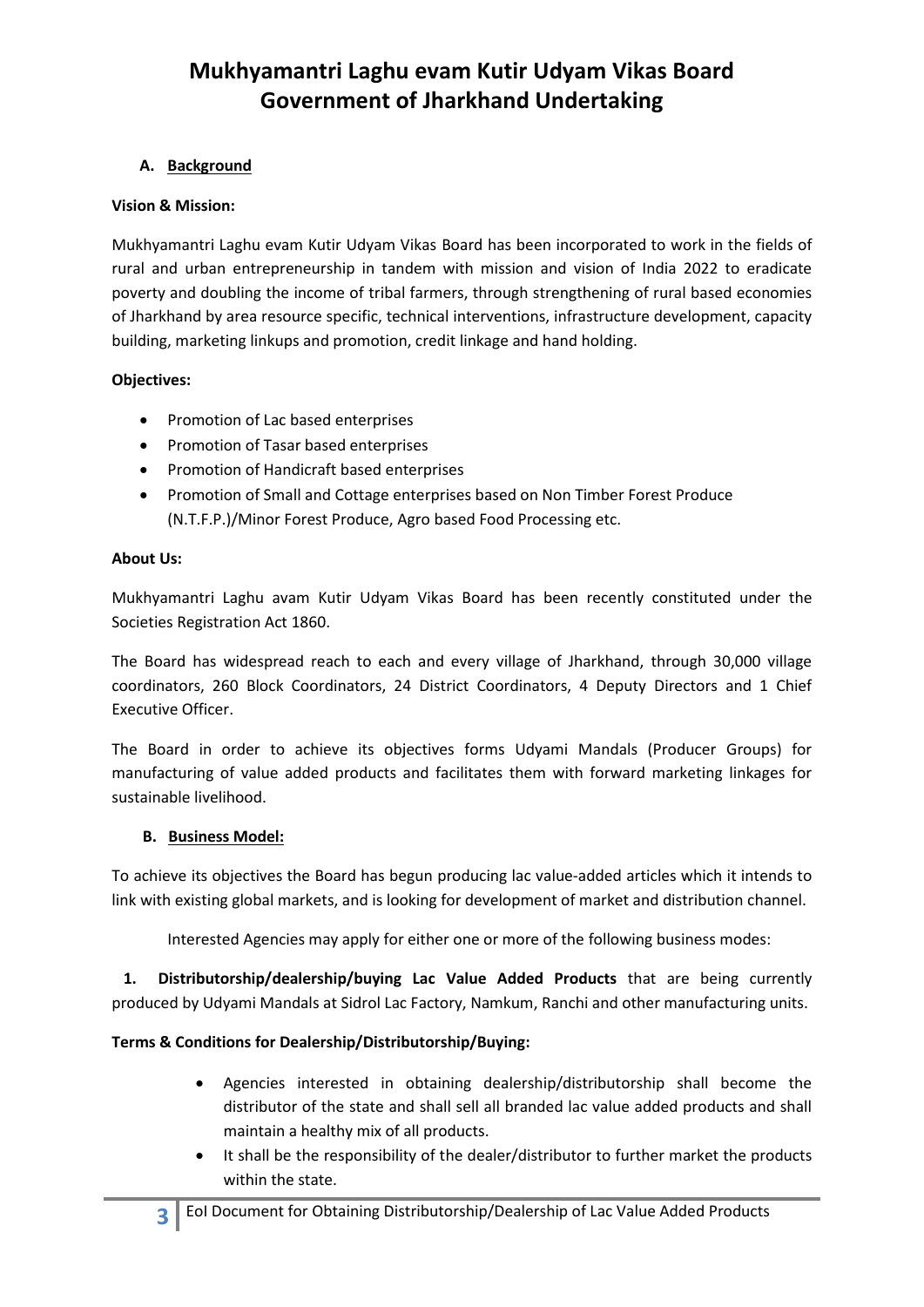- The Minimum Stock Order Quantity shall be set by the Board.
- Rates shall be ex works and 100% shall be payable prior to despatch of value added products.
- One time non refundable fees of Rs.10,000.00 shall be payable for becoming distributor.
- It shall be the sole decision of the Board to appoint dealers under a distributor as and when required.
- For direct buying no fees is applicable.
- For direct buying on finalization of order the buyer shall submit 20% advance of the total order value and remaining prior to despatch of consignment. (In the form of Demand Draft/NEFT)
- The rates quoted shall be ex works i.e. Sidrol Lac Factory, Namkum, Ranchi, Jharkhand.
- All value added products shall be branded and bear the brand name **"JharLac"** and its logo.
- Transportation to be borne by the buyer.
- Other terms and conditions may be applicable as and when required for safeguarding the interest of the Board

#### **2. Processing Only - Processing of raw lac as per the need and want of buyers**

- Raw material to be procured and transferred to the processing facility by the buyer at their own expense
- Fixed Processing charges shall be applicable on unit basis as decided by the Board
- All payments shall be credited to the account of MMLKUVB through DD/NEFT prior to unloading of raw material at the facility.
- Only finished goods as desired shall be delivered and any waste produced during the processing shall be the property of the Board

#### **C. Review Process, Evaluation and Decisions**

a. The EOI will be evaluated in a single stage process involving qualification of interested parties through this EOI. At the end of this stage, MMLKUVB expects to announce a short-list of suitable qualified Applicants who shall be eligible for empanelment with Board.

b. Any queries or request for additional information concerning this EOI shall be Submitted in writing or by e-mail to MMLKUVB before the submission of EOI. The envelopes/ communications shall clearly bear the following identification/ title: "Queries/ Request for Additional Information –

Expression of Interest for "Obtaining distributorship/dealership/direct buying various lac value added products" and shall be sent at the following address:

 **Chief Executive Officer, MMLKUVB, 4 th Floor, Udyog Bhawan, Ratu Road, Ranchi – 834001, Jharkhand**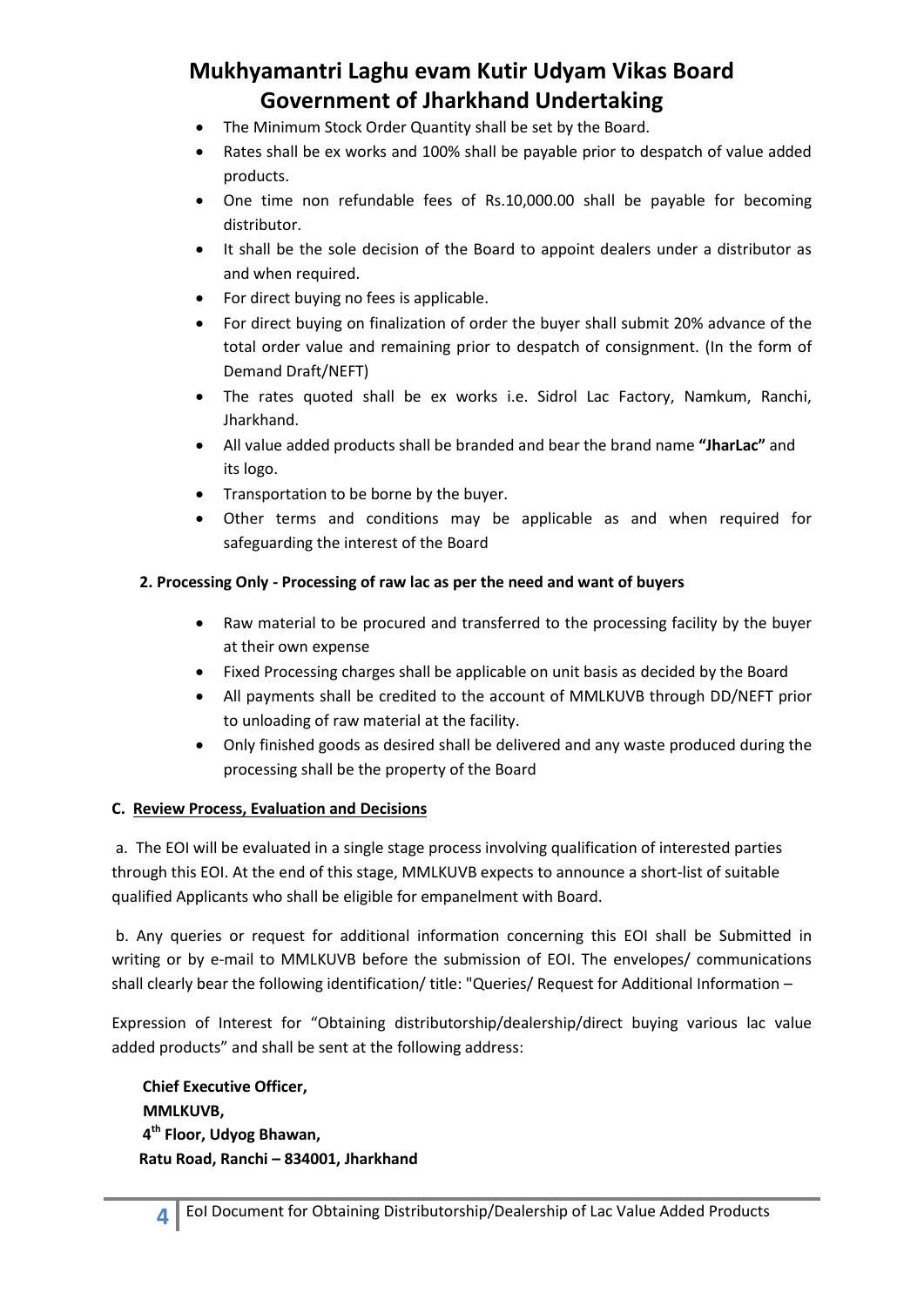The EOI document can also be downloaded from our website and the applicant shall submit the demand draft (for distributor only) at the time of submitting EOI along with General documents.

e. The MMLKUVB shall evaluate the responses to the EOI and all supporting documents & documentary evidence. Inability to submit requisite supporting documents or documentary evidence, may lead to rejection of the EOI Proposal.

f. The decision of the MMLKUVB in the evaluation of responses to the Expression of Interest shall be final. No correspondence will be entertained outside the evaluation process of the Board.

g. The Board may ask for presentation / meetings with the applicants to evaluate its suitability for the assignment.

h. The MMLKUVB reserves the right to reject any or all proposals.

#### **D. Required documents to be submitted as part of EOI submission:**

1. A self certified copy of agency registration certificate/ Memorandum and Articles of Association/ Company Identification/Registration number etc.

2. PAN number and TAN number of the Applicant and GST details if applicable

3. Company profile

#### **E. Guidelines for EOI Submission**

1. Single Cover: Sealed and super scribed big envelope with "EOI for obtaining distributorship/dealership/direct buying various lac value added products" containing all documents, application and annexures. Interested applicants are requested to submit their responses to the EOI at the address – Chief Executive Officer, MMLKUVB,  $4<sup>th</sup>$  Floor – Udyog Bhawan, Ratu Road, Ranchi-834 001.

#### **F. Date Schedule**

| Sl.No. | <b>Event Description</b>       | Date                                 |
|--------|--------------------------------|--------------------------------------|
| 01.    | Last date of receiving queries | 15 days from date of publication     |
| 02.    | Last date of EOI Submission    | 45 days from the date of application |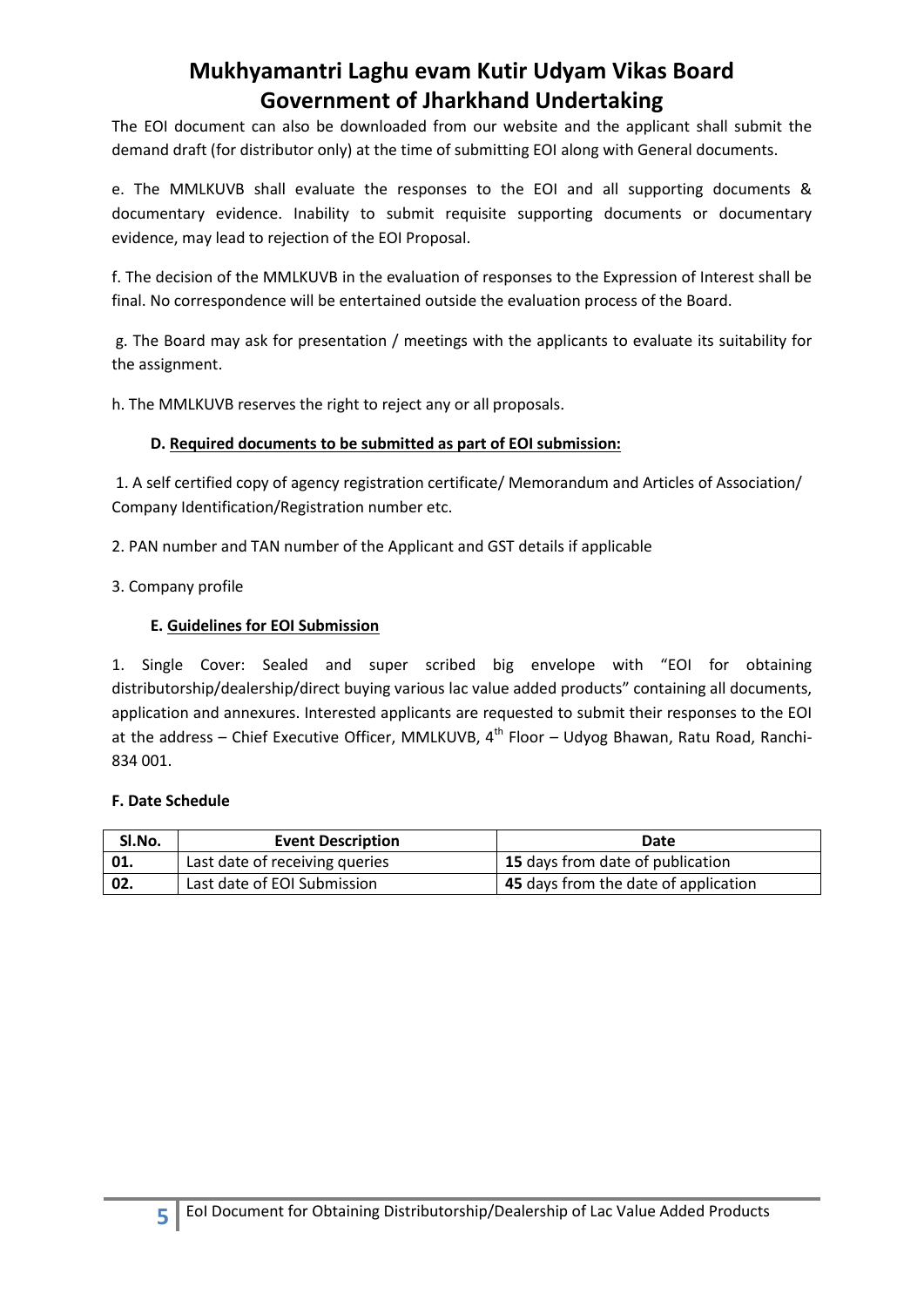#### **Letter Comprising the Application for Empanelment**

To, The Chief Executive Officer, MMLKUVB, 4<sup>th</sup> Floor, Udyog Bhawan, Ratu Road, Ranchi – 834 001

Sub: "EoI for obtaining distributorship/dealership/direct buying various lac value added products."

Dear Sir,

1. With reference to your EOI document dated \*\*\*\*\*, we, having examined the EOI document and understood its contents, hereby submit our Application for Empanelment for the aforesaid project. The Application is unconditional and unqualified. The Application is in lieu of Business Model 1/2 or all.

2. All information provided in the Application and in the Appendices and Annexure is true and correct and all documents accompanying such Application are true copies of their respective originals.

3. This statement is made for the express purpose "obtaining distributorship/dealership for lac value added products and lot processing of raw lac and other lac value added products by end users"

4. We shall make available to MMLKUVB any additional information it may find necessary or require to supplement or authenticate the Qualification statement.

5. We acknowledge the right of MMLKUVB to reject our Application without assigning any reason or otherwise and hereby waive our right to challenge the same on any account whatsoever.

6. We certify that in the last three years, we have neither failed to perform on any contract, as evidenced by imposition of a penalty or a judicial pronouncement or arbitration award, nor been expelled from any project or contract nor have had any contract terminated for breach on our part.

7. I/We declare that:

(i) I/We have examined and have no reservations to the EOI document, including any Addendum issued by MMLKUVB.

(ii) I/We do not have any conflict of interest in accordance with the EOI document; and

(iii) We have not directly or indirectly or through an agent engaged or indulged in any corrupt practice, fraudulent practice, coercive practice, undesirable practice or restrictive practice, as defined in the EOI document, in respect of any tender or request for proposal issued by or any agreement entered into with MMLKUVB or any other public sector enterprise or any government, Central or State; and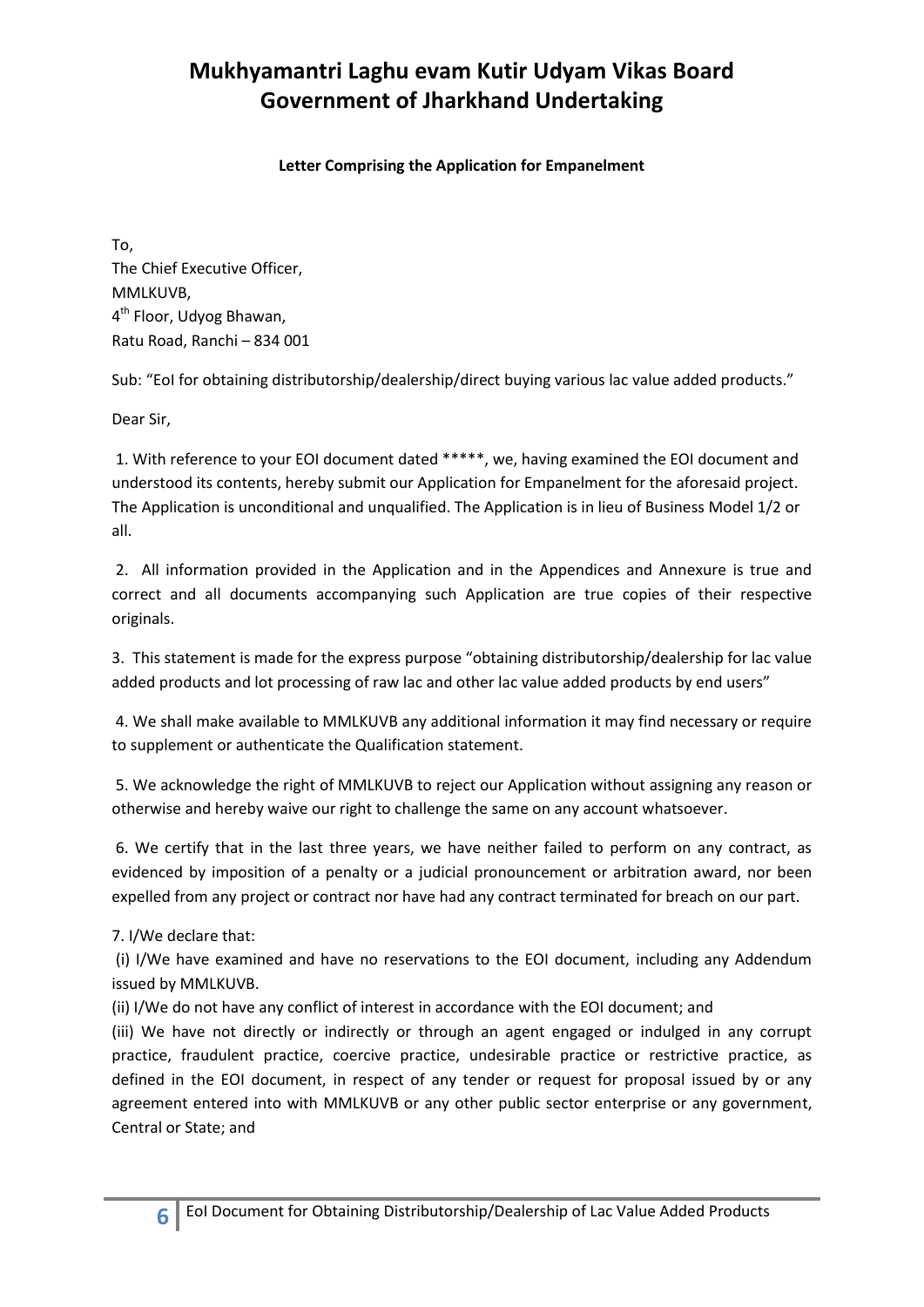(iv) We hereby certify that we have taken steps to ensure that in conformity with the provisions of of the EOI document, no person acting for us or on our behalf has engaged or will engage in any corrupt practice, fraudulent practice, coercive practice, undesirable practice or restrictive practice.

8. We understand that you may cancel the EoI Process at any time and that you are neither bound to accept any Application that you may receive nor to invite the Applicants to Bid for the Project, without incurring any liability to the Applicants, in accordance with the EOI document.

9. We certify that in regard to matters other than security and integrity of the country, we have not been convicted by a Court of Law or indicted or adverse orders passed by a regulatory authority which could cast a doubt on our ability to undertake the Project or which relates to a grave offence that outrages the moral sense of the community.

10. We further certify that in regard to matters relating to security and integrity of the country, we have not been charge-sheeted by any agency of the Government or convicted by a Court of Law for any offence committed by us or by any of our Associates.

11. We further certify that no investigation by a regulatory authority is pending either against us or against our Associates or against our CEO or any of our Directors/ Managers/ employees.

12. We undertake that in case due to any change in facts or circumstances during the EoI Process, we are attracted by the provisions of disqualification in terms of the guidelines referred to immediately above, we shall intimate MMLKUVB of the same.

13. We, hereby irrevocably waive any right which we may have at any stage at law or howsoever otherwise arising to challenge or question any decision taken by MMLKUVB in connection with the selection of Applicants, selection of the empanelled agency, or in connection with the selection/ EoI Process itself, in respect of the above mentioned Project and the terms and implementation thereof.

14. We hereby enclose a non-refundable Demand Draft/ Receipt of the Demand Draft for Rs 10,000/ in favour of 'MMLKUVB' payable at Ranchi from ……………………….Bank having DD No…………….dated ………. towards processing charges. (For Distributor Only)

15. We agree and undertake to abide by all the terms and conditions of the EOI document.

In witness thereof, I/We submit this application under and in accordance with the terms of the EOI document.

Yours faithfully,

(Signature of the Authorized Signatory)

Date&Place:

**7**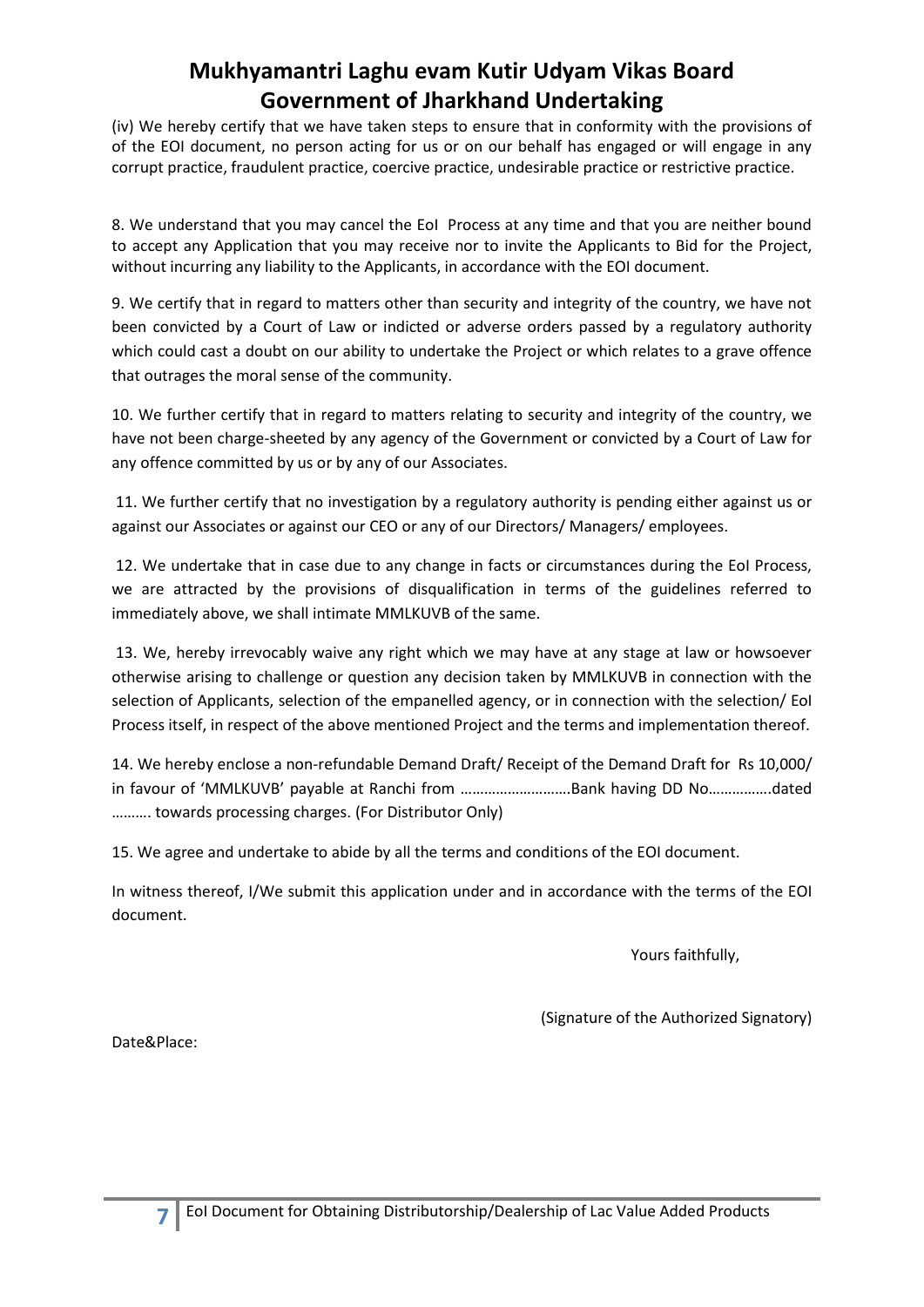#### **Details of Applicant**

- 1. (a) Name:
	- (b) Country of incorporation:
	- (c) Address of the corporate headquarters and its branch office(s), if any, in India:
	- (d) Date of incorporation and/ or commencement of business:
	- (e) PAN/TAN/GST Details:

2. Brief description of the Applicant including details of its main lines of business and proposed role and responsibilities in this Project:

- 3. Details of individual(s) who will serve as the point of contact/ communication for MMLKUVB:
- 

(a) Name: (b) Designation:

- (c) Company:
- (d) Address:
- (e) Telephone Number:
- (f) E-Mail Address:
- (g) Fax Number:
- 4. Particulars of the Authorized Signatory of the Applicant:
- (a) Name:
- (b) Designation:
- (c) Address:
- (d) Phone Number:
- (e) Fax Number: